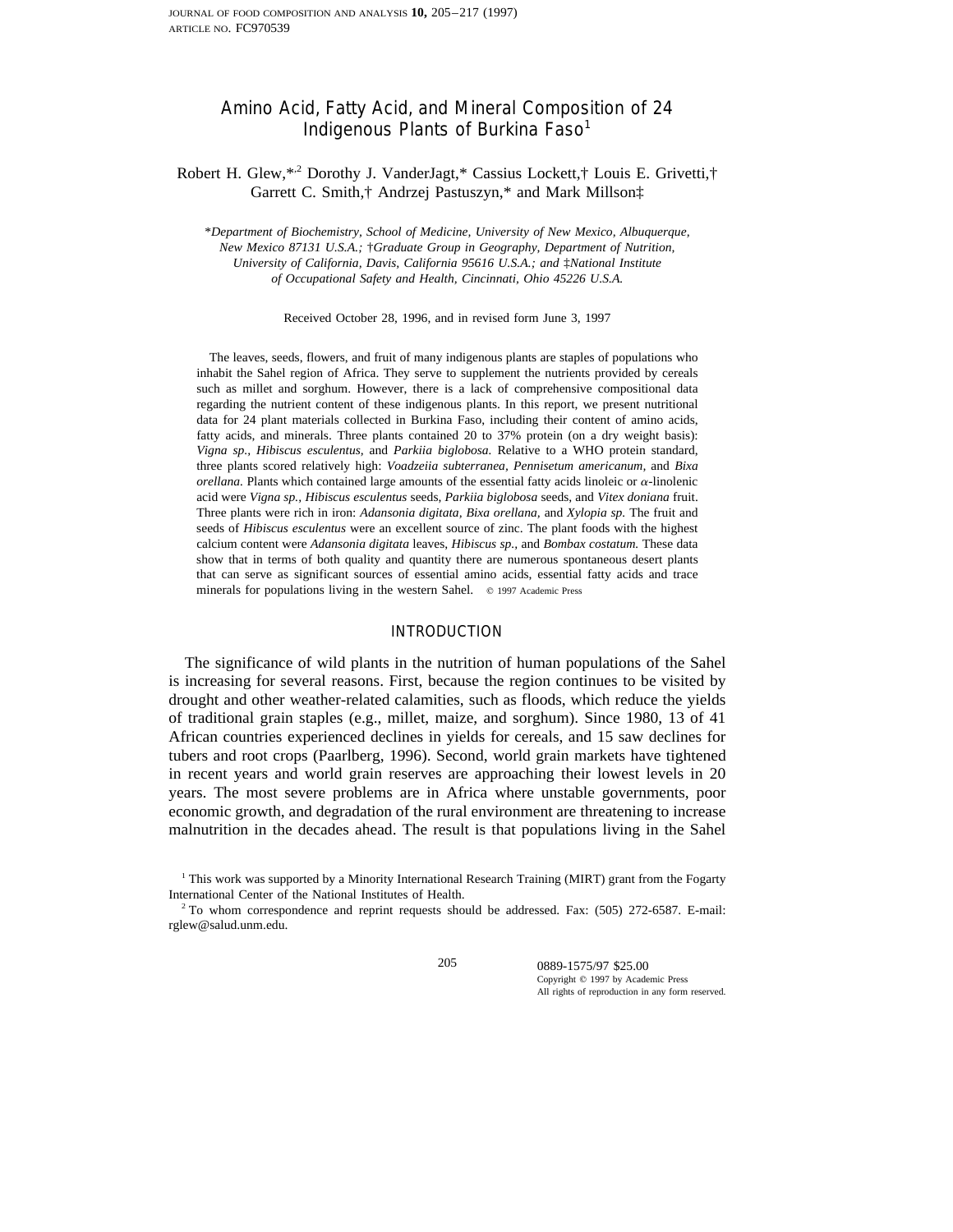will likely soon be facing food shortages that will compel them to turn with increasing urgency to indigenous, wild plants as staples.

We recently reported on the nutritional composition of baobab leaf (*Adansonia digitata sp.*) (Yazzie *et al.,* 1994) and the seeds of *Boscia senegalensis* (Kim *et al.,* 1997) procured in northern Nigeria and the Republic of Niger, respectively. In those studies we determined the amino acid, fatty acid, and mineral content of these two plants which serve as food supplements in the western Sahel, particularly during times of famine. Smith and colleagues (1996) have also reported on the nutritional compositions and uses of wild foods common to Burkina Faso and Niger. Despite these and other published works (Salih *et al.,* 1991) describing the chemical and nutritional composition of ''spontaneous'' or wild plants, as these indigenous staples are called, overall, information in this area is fragmentary and a comprehensive knowledge of the nutritional value of such foods in the Sahel is lacking. We therefore collected 24 indigenous edible plant specimens from Burkina Faso and analyzed them for their content of amino acids, fatty acids, and minerals.

## MATERIALS AND METHODS

### *Source of Plant Specimens*

The plants analyzed in this study were collected May–November, 1993, in southern Burkina Faso within a circle 60 kilometers in radius centered in Zabre. A total of 24 plant specimens representing 16 species were collected for nutritional analysis (Table 1). The research was conducted in two southern provinces, Boulgou and Nahouri, and plant specimens were gathered from regions surrounding the villages of Gassougou, Zabre, Zion-Youka, and Zoaga. Geographically speaking, the area is a flat plain bisected by several rivers. Local soils were poor and lateritic and the general vegetation was classified as intermittent grassland. We previously reported (Smith *et al.,* 1996) that wild edible plants comprised 21% of the total diet throughout the study area and that most wild bush foods were obtained from forested areas within 8–10 kilometers from the villages. Respondents in 1993 informed us that they commonly walked to the forested areas to search for edible wild foods, a round trip that sometimes exceeded 20 kilometers.

Standard botanical field collection methodology was used (Humphry *et al.,* 1993). All foods collected were common to all the sites. Specific samples were obtained with the aid of interpreters and field guides. Multiple specimens of edible portions of each type were collected. Most samples obtained averaged 25 g. Fresh leaves were dried and pressed. Fruits and vegetables were dried inside a thatched-roof hut in a darkened space (Smith *et al.,* 1996).

To minimize problems caused by insect infestation, some samples were treated with insecticide before leaving Burkina Faso. Upon their return to the United States, all specimens were stored in an industrial freezer at  $-20^{\circ}$ C until analyses were performed. Before analysis, samples were inspected for nonplant materials and any visible dirt and insect parts were removed. Genus and species were confirmed by comparison with herbarium reference materials housed in the capital city, Niamey. Composites of the various plant specimens were ground to a fine powder in a stainless steel mill and dried to constant weight in a vacuum oven at  $25^{\circ}$ C. A sample composite of each specimen was analyzed and all results are expressed on the basis of dry weight.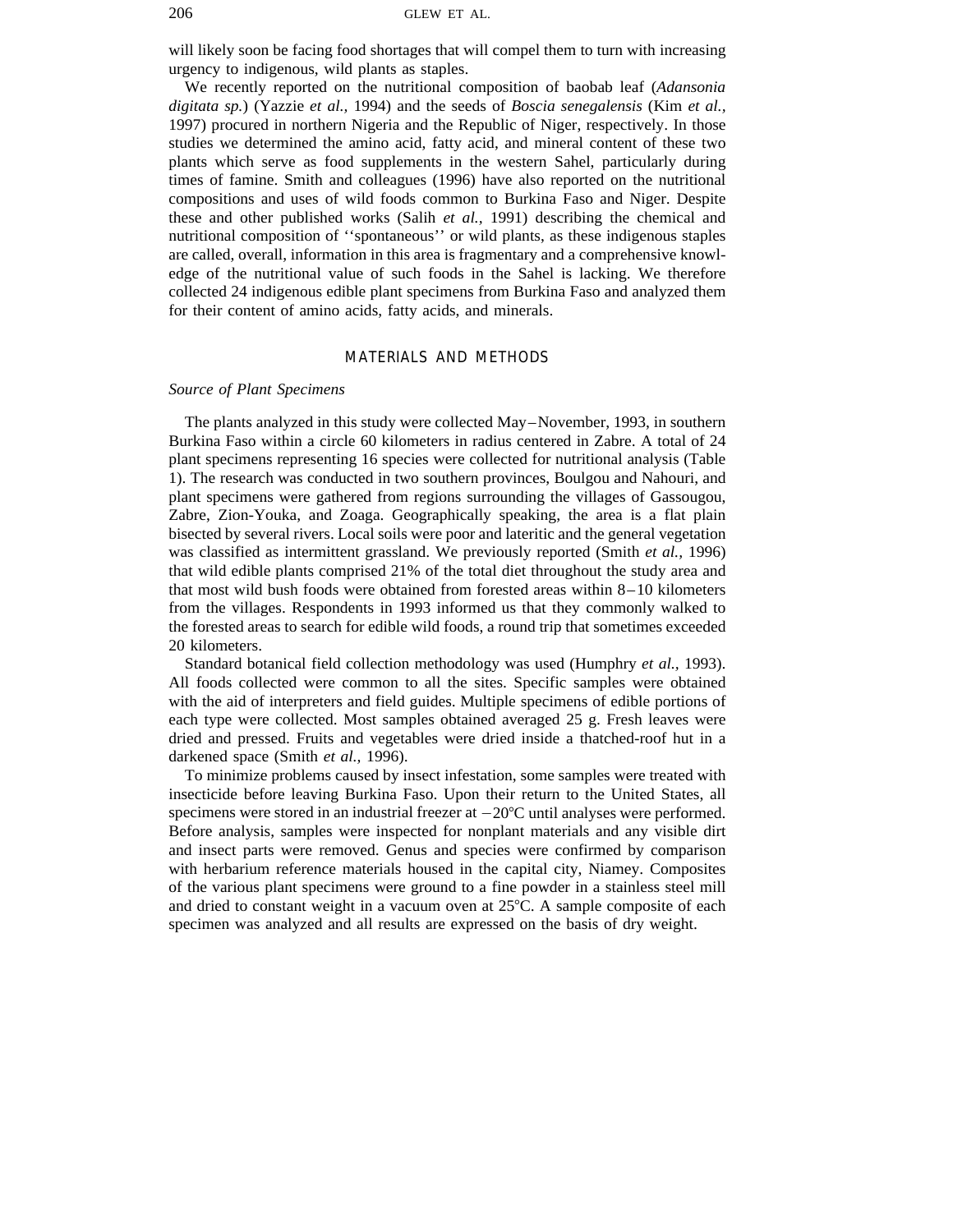### TABLE 1

### Latin and Common Names of Plant Species Analyzed in the Present Report

| Latin                        | English           | French              | Local language:term                                     |  |  |
|------------------------------|-------------------|---------------------|---------------------------------------------------------|--|--|
| Adansonia digitata           | Baobab            | Baobab              | Djerma: Foku                                            |  |  |
| Bixa orellana                | Annatto           | Rocou               | Bissa: Tomati-enshee                                    |  |  |
| Bombax costatum              | Kapok             | Kapokier rouge      | Bissa: Karayah                                          |  |  |
| Butyrospermum parkii         | Shea nut          | Karite <sup>'</sup> | Bissa: Kourou<br>Koussaré: Tanma                        |  |  |
| Carissa edulis               | African plum      | Prunier             | Bissa: Dougourah                                        |  |  |
| Hibiscus esculentus          | Okra              | Gombo               | Bissa: Kugay                                            |  |  |
| Hibiscus sabdarifa           | Sorrel            | Oseille             | Bissa: Sununkru<br>Gourensi: Bare-see<br>Koussare: Beet |  |  |
| Lannea microcarpa            | African grape     | Raisin              | Koussare: Sisibah                                       |  |  |
| Manihot esculanta            | Manioc/cassava    | ?                   | ?                                                       |  |  |
| Parkii biglobosa             | Flour tree        | Niere'              | Bissa: Kariah                                           |  |  |
| Pennisetum americanum Millet |                   | Mil                 | Bissa: Yiryah<br>Djerma: Yiryah<br>More: Kajori         |  |  |
| Sclerocarva birrea           | Yellow plum       | Prunier             | Bissa: Sorah<br>Koussaré: Nobray                        |  |  |
| Sorghum vulgaris             | Sorghum           | Sorgho              | Bissa: Beniyhah<br>Djerma: Nahmo                        |  |  |
| Tamarindus indica            | Tamarind          | Tamarinier          | Bissa: Fer<br>Djerma: Bozay<br>More: Pusah              |  |  |
| Vigna sp.                    | Bean              | Haricot             | Bissa: Saylay<br>Gourensi: Benko                        |  |  |
| Vitex doniana                | African olive     | Prunier noir        | Bissa: Komm                                             |  |  |
| Voadzejja subterranea        | Bambara groundnut | ?                   | Bissa: Yiriyah<br>Koussare: Sumengah                    |  |  |
| Xylopea aethiopia            | Soursop           | ?                   | Bissa: Simunyah                                         |  |  |
| Xylopea sp.                  | Soursop           | ?                   | Bissa: Monsuriyah                                       |  |  |

### *Amino Acid Analysis*

Individual weighed samples were placed in 2-ml ampoules containing internal standard (norleucine) and 0.25 ml 6 *N* HCl. The ampoules were flushed with nitrogen, evacuated, sealed, and placed in the oven for 20 h at 110°C. After hydrolysis, the acid was removed in a vacuum. The samples were redissolved in 0.4 ml of 1 m*M* HCl and a  $20-\mu l$  aliquot was taken for derivitization. Samples for the determination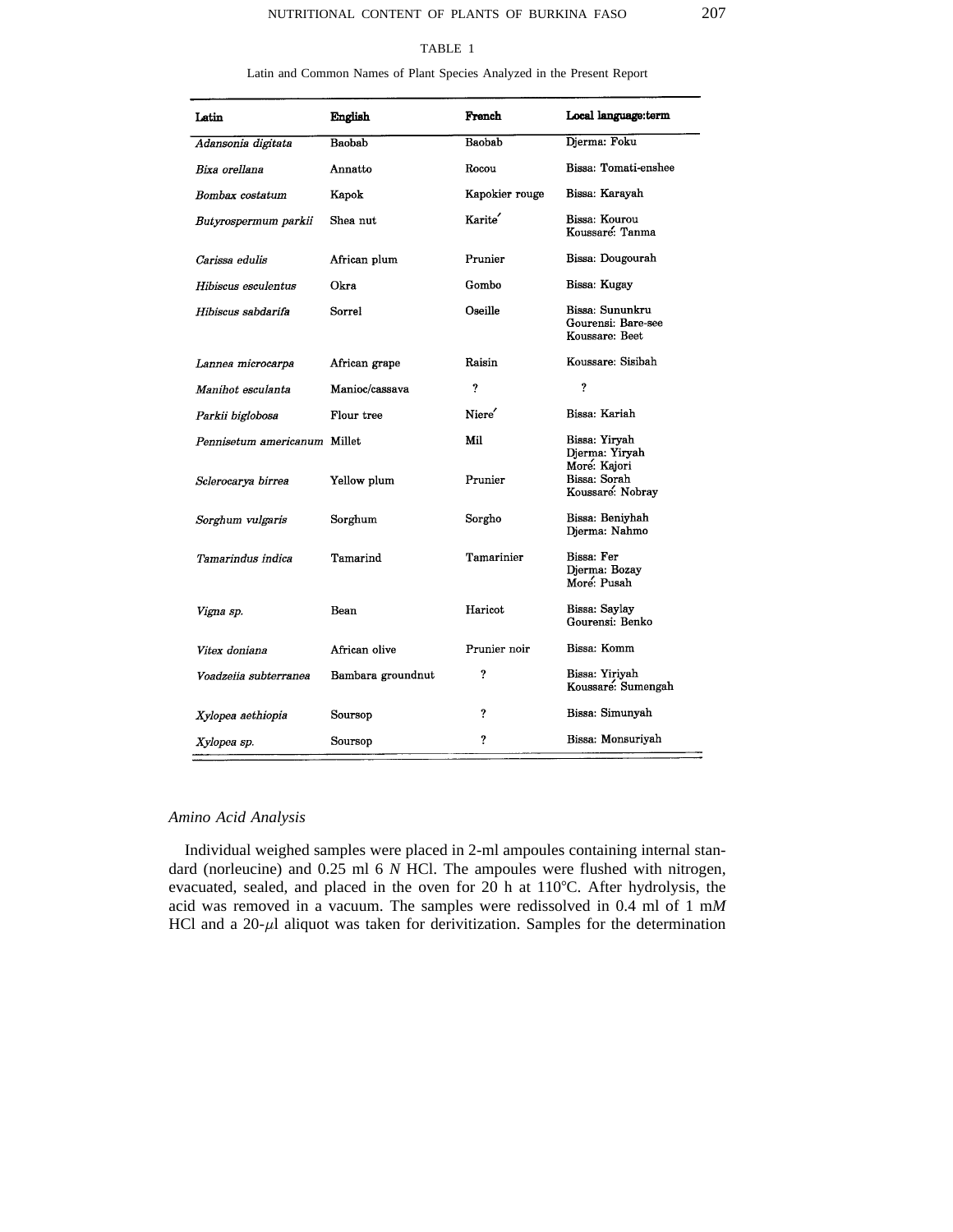of cysteine were first oxidized with performic acid (Hirs, 1967) for 18 h at room temperature. Performic acid was removed in a vacuum and the samples were hydrolyzed as described above. The tryptophan content was determined in a separate analysis. The samples were hydrolyzed in polypropylene tubes in 4.2 *M* KOH containing 1% (w/v) thiodiglycol (Hugli and Moore, 1972) for 18 h at  $110^{\circ}$ C. After hydrolysis, the KOH was neutralized with 4.2 *M* perchloric acid. The supernatant was removed and adjusted to pH 3 with dilute acetic acid, and a  $50-\mu$ l aliquot was used for derivitization. Quantitation was achieved using a Pierce standard H amino acid calibration mixture that was supplemented with tryptophan.

The amino acid analyses were performed using the Pico-Tag system (Waters, Milford, MA). After hydrolysis, aliquots were dried, mixed with 10  $\mu$ l of ethanol: water: triethylamine (2:2:1), dried again, and reacted with 20  $\mu$ l phenylisothiocyanate reagent (Cohen and Strydom, 1988) (ethanol: water: triethylamine: phenylisothiocyanate, 7:1:1:1) for 20 min at room temperature. Excess reagent was removed with the aid of a vacuum. Derivatized samples were dissolved in 0.1 ml of 0.14 *M* sodium acetate that had been adjusted to pH 6.4 with acetic acid. A  $10-\mu$ l aliquot was injected onto the column. Tryptophan was analyzed on a Waters C18 column (3.9  $\times$  300 mm) using the conditions described by Buzzigoli *et al.* (1990). It was necessary to use this column in order to achieve complete resolution of tryptophan and ornithine. Ornithine is produced by alkaline hydrolysis of arginine. Analysis of the other amino acids was carried out using a Waters C18 column (3.9  $\times$  150 mm) with gradient conditions described elsewhere (Bidlingmeyer *et al.,* 1984). A sample of egg white lysozyme, in duplicate, served as the control protein.

## *Mineral Analysis*

Three replicate aliquots (50–500 mg) from each of the dried plant specimens were weighed and then wet-ashed by refluxing overnight at  $150^{\circ}$ C with 15 ml of concentrated HNO<sub>3</sub> and 2.0 ml of 70% HClO<sub>4</sub>. The samples were taken to dryness at 120<sup>o</sup>C and the residues dissolved in 10 ml of 4.0%  $HNO_3 - 1\%$  HClO<sub>4</sub> solution. The mineral content of each sample solution was determined by inductively coupled argon plasma atomic emission spectroscopy (ICP-AES, Jarrel-Ashas described by Yazzie *et al.,* 1994). The samples were quantified against standard solutions of known concentration that were analyzed concurrently.

## *Lipid Extraction and Fatty Acid Analysis*

One batch of each sample was ground to a powder and dried under vacuum to a constant weight. To each specimen 0.1 mg of an internal standard (nonadecanoic acid) was added. The powder was extracted with chloroform/methanol  $(2:1, v/v)$  as described elsewhere (Chamberlin *et al.,* 1993) and the solid, nonlipid material was removed by filtration. The total weight of the extracted lipid was determined gravimetrically after solvent removal in a stream of nitrogen. The samples were then redissolved in dry chloroform/methanol (19:1,  $v/v$ ) and clarified by centrifugation. A 0.1-ml aliquot was withdrawn for transmethylation using 0.3 ml of 14%  $BF_3$  in methanol in a 2-ml Teflonlined screw-cap vial which was heated in a boiling water bath for 15 min. After cooling and addition of 0.3 ml of water, the transmethylated fatty acids were extracted into hexane. A calibration mixture of fatty acid standards was processed in parallel.

Aliquots of the hexane phase were analyzed by GC/MS. A Hewlett–Packard Gas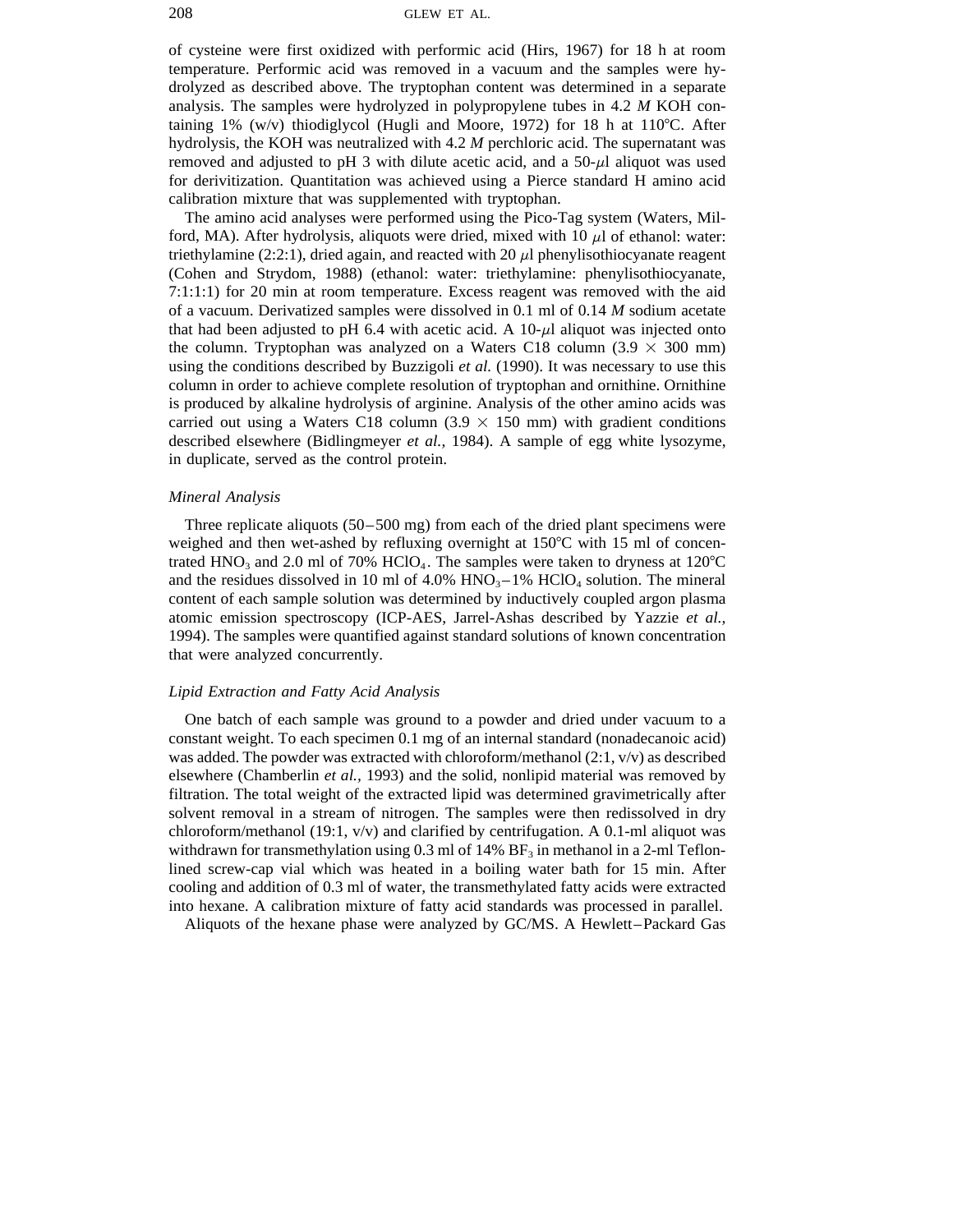Chromatograph (5890 Series II) with the Mass Selective Detector 5972A in scan mode was used to separate and quantify fatty acids. Aliquots (1 to 2  $\mu$ l) of the hexane extract were injected in splitless mode onto a DB-225 column (30 m  $\times$  0.25 mm I.D., 0.24  $\mu$ m). The injector temperature was 250°C, detector at 280°C, oven at 70°C for 1 min, then 70–180°C at 20°C per min, 180–220°C at 3°C per min, 220°C for 15 min. The carrier gas was helium and the flow rate was 32 cm/s. Electronic pressure control in the constant flow mode was used. The internal standard nonadecanoic acid was used for quantitation of fatty acids. Fatty acid calibration standards and nonadecanoic acid were procured from Alltech, Deerfield, IL. Solvents were purchased from EM Science, Gibbstown, NJ.

## RESULTS

## *Protein Content and Amino Acid Composition*

The amino acid content of each of the 24 plants we studied is summarized in Table 2. The plant that contained the most protein on a dry weight basis was *Vigna sp.*  $(37.8 \text{ g}/100 \text{ g})$ . Two of the plant specimens contained  $20-23\%$  protein, namely the seeds of *Hibiscus esculentus* (23.0%) and *Parkiia biglobosa* (20.9%). *Manihot esculanta* contained the lowest amount of protein  $(0.090 \text{ g}/100 \text{ g})$ . The following plant foods contained 10–20% protein: *Adansonia digitata* leaves and seeds, *Bixa orellana* seeds, *Hibiscus esculentus* fruit, *Pennisetum americanum, Sorghum vulgaris, Tamarindus indica* seed, *Voadezeiia subterranea,* and *Xylopia sp.*

In order to assess the nutritional quality of the protein in those plant specimens that contained greater than 10% protein on a dry weight basis, we compared the amino acid composition of each of these specimens to that of a World Health Organization standard protein (WHO, 1973). As shown in Table 3, according to the WHO reference protein, the highest quality plant proteins were those of *Voadzeiia subterranea, Pennisetum americanum,* and *Bixa orellana;* each of these scored at or above the score of the WHO standard for 6 of 8 amino acids or amino acid pairs. Four other plant proteins were rated ''good'' in that they scored as well or better than the WHO standard protein in 5 of 8 categories: *Parkiia biglobosa* seeds, *Adansonia digitata* leaves and seeds, and *Vigna sp.* Noteworthy is the fact that none of the plants listed in Table 3 had a tryptophan content, expressed as a percentage of total amino acids, that met the WHO standard. In contrast, five of the plants on that list had a combined methionine and cysteine content which exceeded that of the WHO standard.

## *Lipid and Fatty Acid Analyses*

The fatty acid composition of the plants is given in Table 4. Fat comprised more than 20% of the dry weight of seven of the plant specimens: *Butyrospermum parkii* (22.5%), *Lannea microcarpa* (25.5%), *Xylopea aethiopia* (32.5%), *Hibiscus sabdarifa* flowers (26.0%), *Parkiia biglibosa* (26.0%), the sticky raw membrane of *Tamarindus indica* (46.0%), and *Vignia sp.* (24.0%). Eight other plant materials contained 10– 20% lipid: *Adansonia digitata* pod, *Bixa orellana* seeds, *Pennisetum americanum, Sclerocarya birrea* fruit and seeds, *Vitex doniana, Voadzeiia,* and *Xylopia sp.*

In terms of specific fatty acids, we were most interested in linoleic acid and  $\alpha$ -linolenic acid because both are essential for humans. While all plant specimens contained significant percentages of linoleic acid, the ones that contained the highest absolute amounts of this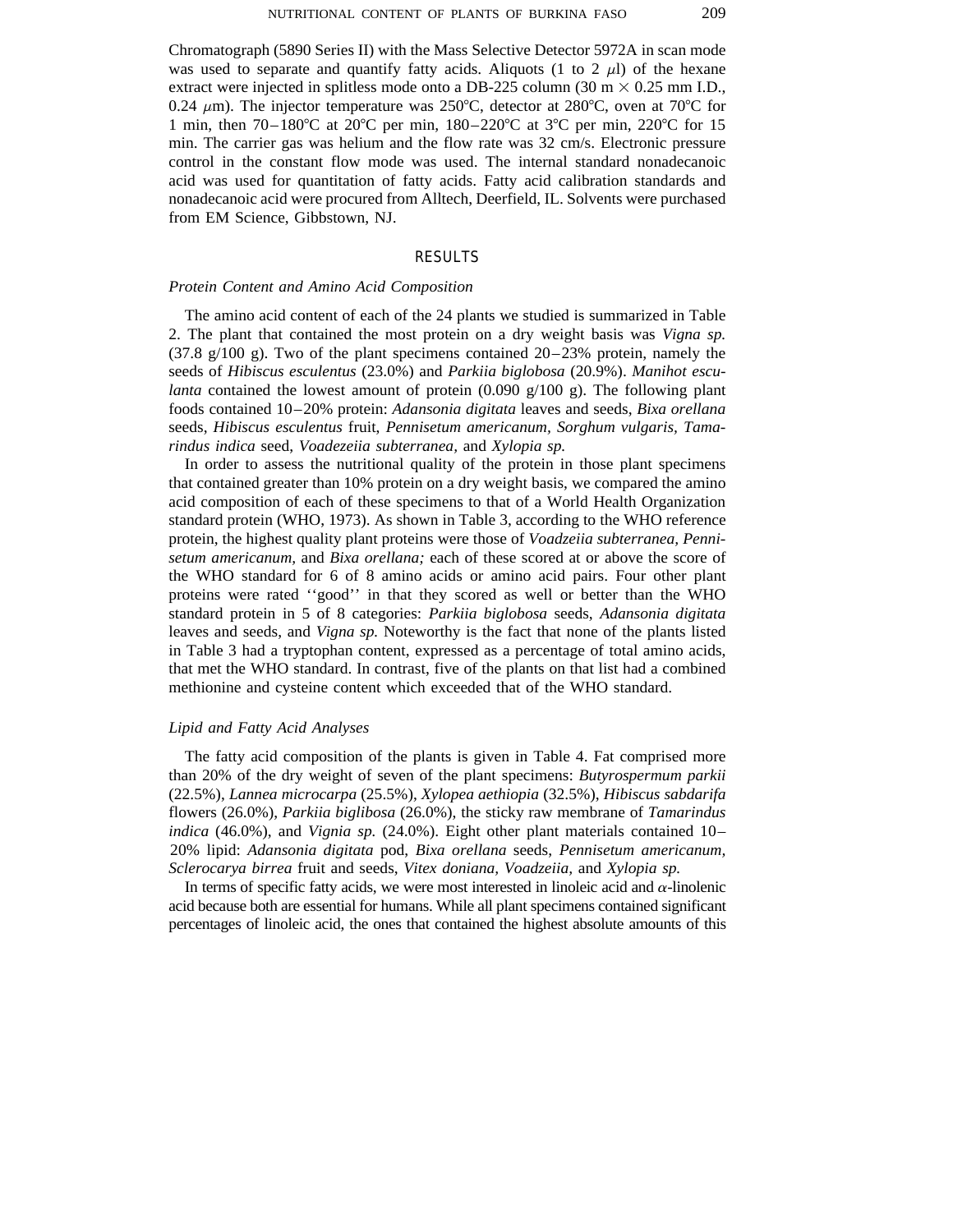#### TABLE 2

#### Amino Acid Composition of the Crude Protein Fraction of Indigenous Plant Foods of Burkina Faso

|                                             | <b>Total</b> | ASP  | GLU  | <b>SER</b>    | GLY  | <b>HIS</b> | <b>ARG</b> | <b>THR</b> | <b>ALA</b> | <b>PRO</b> |
|---------------------------------------------|--------------|------|------|---------------|------|------------|------------|------------|------------|------------|
|                                             | protein      |      |      | (mg/g dry wt) |      |            |            |            |            |            |
| Adansonia digitata (leaf)                   | 103          | 12.9 | 11.4 | 4.55          | 5.57 | 2.18       | 7.07       | 3.65       | 6.58       | 6.76       |
| Adansonia digitata<br>(monkey bread pod)    | 27           | 2.96 | 3.94 | 1.18          | 1.21 | 0.42       | 2.28       | 0.65       | 2.21       | 2.35       |
| Adansonia digitata (seeds)                  | 196          | 21.1 | 48.9 | 11.4          | 10.4 | 5.05       | 2.21       | 6.98       | 10.6       | 9.55       |
| Bixa orellana (seeds)                       | 106          | 9.73 | 17.8 | 5.19          | 4.93 | 2.74       | 7.49       | 4.53       | 7.87       | 7.46       |
| Bombax costatum                             | 78           | 16.9 | 10.2 | 3.03          | 2.97 | 2.21       | 7.63       | 1.64       | 4.37       | 3.81       |
| Butyrospermum parkii                        | 42           | 5.90 | 5.66 | 1.92          | 1.85 | 1.06       | 3.23       | 1.83       | 2.60       | 4.18       |
| Carissa edulis (fruit)                      | 48           | 12.4 | 5.62 | 2.07          | 3.38 | 0.97       | 2.75       | 1.49       | 1.95       | 2.59       |
| Hibiscus esculentus (fruit)                 | 172          | 30.2 | 30.7 | 5.86          | 5.59 | 3.71       | 15.3       | 4.13       | 7.89       | 24.5       |
| Hibiscus esculentus (seeds)                 | 230          | 27.6 | 40.8 | 11.8          | 13.3 | 6.15       | 22.1       | 7.84       | 10.5       | 9.95       |
| Hibiscus sabdarifa (dried flowers)          | 60           | 10.5 | 8.85 | 2.65          | 2.47 | 1.19       | 4.48       | 2.36       | 3.46       | 5.82       |
| Lannea microcarpa                           | 41           | 3.67 | 4.44 | 1.74          | 1.59 | 0.97       | 2.91       | 1.58       | 2.26       | 9.47       |
| Manihot esculanta                           | 9.0          | 1.42 | 2.11 | 0.29          | 0.28 | 0.12       | 0.68       | 0.36       | 0.68       | 0.35       |
| Parkiia biglobosa<br>(yellow powder & seed) | 209          | 21.4 | 39.7 | 10.9          | 11.4 | 6.20       | 13.2       | 6.22       | 11.6       | 11.9       |
| Pennisetum americanum                       | 119          | 10.4 | 23.0 | 5.73          | 3.59 | 2.05       | 5.30       | 4.80       | 9.70       | 7.88       |
| Sclerocarya birrea (fruit)                  | 36           | 3.77 | 4.52 | 1.91          | 1.98 | 0.80       | 2.12       | 1.45       | 2.66       | 3.28       |
| Sclerocarya birrea (seed)                   | 56           | 5.17 | 13.1 | 2.64          | 2.68 | 1.22       | 6.76       | 1.79       | 2.53       | 2.57       |
| Sorghum vulgaris                            | 114          | 8.63 | 20.6 | 5.50          | 3.83 | 2.34       | 5.37       | 4.25       | 10.7       | 8.82       |
| Tamarindus indica (seed)                    | 173          | 18.0 | 28.2 | 9.53          | 16.7 | 5.54       | 16.6       | 5.20       | 6.52       | 8.46       |
| Tamarindus indica<br>(sticky raw membrane)  | 50           | 4.01 | 3.95 | 2.19          | 1.74 | 1.35       | 1.95       | 1.99       | 2.03       | 15.3       |
| Vigna sp.                                   | 378          | 42.8 | 67.6 | 20.3          | 16.6 | 11.3       | 28.3       | 14.9       | 16.8       | 21.4       |
| Vitex doniana                               | 22           | 2.64 | 2.93 | 1.45          | 1.32 | 0.46       | 1.53       | 1.07       | 1.36       | 1.65       |
| Voadzeiia subterranea                       | 186          | 21.4 | 32.9 | 10.9          | 7.62 | 7.02       | 13.2       | 7.47       | 8.29       | 9.59       |
| Xylopea aethiopia                           | 84           | 9.65 | 11.5 | 5.03          | 4.39 | 1.76       | 8.17       | 3.78       | 5.31       | 5.48       |
| Xylopia sp.                                 | 145          | 18.2 | 23.4 | 8.78          | 6.87 | 2.25       | 7.25       | 5.49       | 9.83       | 14.6       |
|                                             |              |      |      |               |      |            |            |            |            |            |

essential fatty acid, on a mass basis (mg of fatty acid/g dry weight), were *Vigna sp.* (8.07), followed by *Hibiscus esculentus* flowers (4.83), *Parkiia biglobosa* seeds (4.75), *Bixa orellana* seeds (2.86), and *Voadziia subterranea* (2.17). The following plant materials contained between 1 and 2 mg/g dry weight linoleic acid: *Adansonia digitata* seeds, *Butyrospermum parkii* seeds, *Pennisetum americanum,* and *Tamarindus indica* seeds. Surprisingly, *Vitex doniana* was devoid of linoleic and  $\alpha$ -linolenic acids.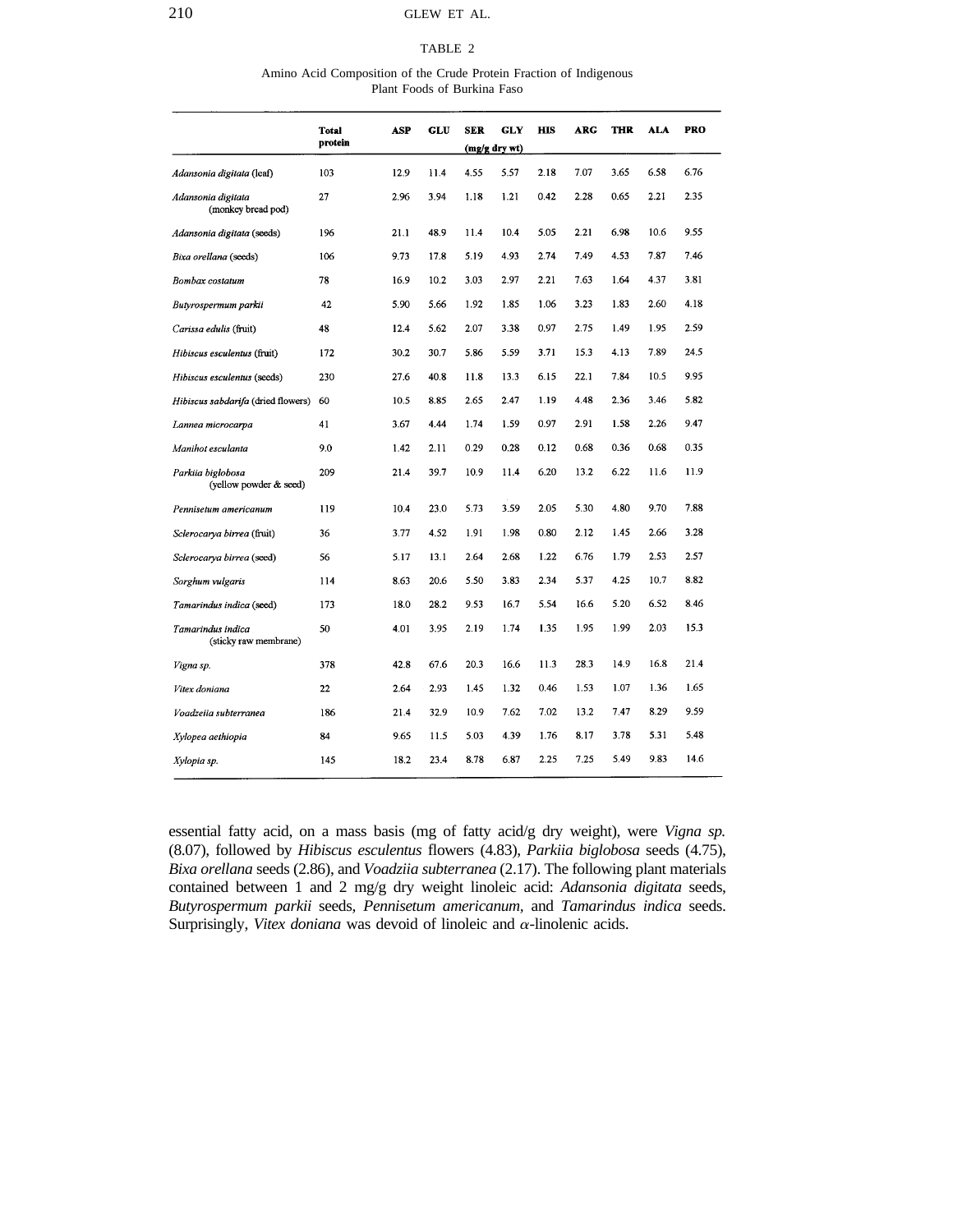|  |  | TABLE 2-Continued |
|--|--|-------------------|
|--|--|-------------------|

|                                             | Total<br>protein | <b>TYR</b> | VAL  | MET           | <b>ITE</b> | LEU  | PHE  | <b>LYS</b> | <b>CYS</b> | <b>TRP</b> |
|---------------------------------------------|------------------|------------|------|---------------|------------|------|------|------------|------------|------------|
|                                             |                  |            |      | (mg/g dry wt) |            |      |      |            |            |            |
| Adansonia digitata (leaf)                   | 103              | 4.15       | 6.55 | 1.04          | 5.46       | 8.75 | 6.02 | 6.11       | 2.11       | 2.05       |
| Adansonia digitata<br>(monkey bread pod)    | 27               | 1.06       | 1.62 | 0.14          | 1.37       | 2.06 | 1.09 | 1.63       | 1.37       | 0.18       |
| Adansonia digitata (seeds)                  | 196              | 5.59       | 11.6 | 2.29          | 8.27       | 14.0 | 10.3 | 11.2       | 3.60       | 2.81       |
| Bixa orellana (seeds)                       | 106              | 3.69       | 6.13 | 1.48          | 4.26       | 9.65 | 4.62 | 4.45       | 2.61       | 1.32       |
| Bombax costatum                             | 78               | 2.09       | 3.90 | 0.78          | 3.40       | 4.87 | 3.07 | 3.46       | 2.34       | 1.17       |
| Butyrospermum parkii                        | 42               | 1.31       | 2.25 | 0.08          | 1.97       | 3.21 | 1.58 | 1.85       | 0.92       | 0.48       |
| Carissa edulis (fruit)                      | 48               | 1.62       | 2.22 | 0.43          | 1.86       | 2.43 | 1.49 | 1.84       | 2.38       | 0.43       |
| <i>Hibiscus esculentus (fruit)</i>          | 172              | 3.98       | 7.14 | 1.34          | 5.35       | 8.45 | 5.65 | 6.62       | 2.65       | 2.81       |
| Hibiscus esculentus (seeds)                 | 230              | 9.05       | 12.4 | 3.31          | 7.90       | 14.9 | 10.0 | 13.1       | 4.80       | 4.99       |
| Hibiscus sabdarifa (dried flowers)          | 60               | 1.44       | 3.33 | 0.65          | 2.70       | 4.21 | 2.32 | 2.77       | 0.87       | 0.45       |
| Lannea microcarpa                           | 41               | 1.05       | 2.08 | 0.43          | 1.69       | 2.63 | 1.60 | 1.63       | 0.92       | 0.48       |
| Manihot esculanta                           | 9.0              | 0.21       | 0.41 | 0.01          | 0.44       | 0.57 | 0.27 | 0.42       | 0.24       | 0.02       |
| Parkiia biglobosa<br>(yellow powder & seed) | 209              | 7.76       | 11.2 | 1.55          | 9.71       | 16.3 | 10.5 | 14.7       | 2.47       | 2.52       |
| Pennisetum americanum                       | 119              | 3.83       | 7.03 | 2.05          | 5.54       | 12.4 | 6.12 | 3.19       | 3.15       | 3.26       |
| Sclerocarya birrea (fruit)                  | 36               | 1.32       | 2.17 | 0.51          | 1.83       | 2.74 | 1.60 | 1.57       | 0.97       | 0.52       |
| <i>Sclerocarva birrea</i> (seed)            | 56               | 1.47       | 3.03 | 0.68          | 2.53       | 3.78 | 2.37 | 1.29       | 1.95       | 0.83       |
| Sorghum vulgaris                            | 114              | 3.86       | 6.07 | 1.90          | 4.60       | 14.8 | 5.67 | 2.77       | 2.44       | 1.87       |
| Tamarindus indica (seed)                    | 173              | 9.53       | 7.14 | 1.40          | 6.69       | 10.9 | 7.11 | 10.5       | 3.52       | 1.78       |
| Tamarindus indica<br>(sticky raw membrane)  | 50               | 1.83       | 2.21 | 0.27          | 2.00       | 2.96 | 2.76 | 1.75       | 1.20       | 0.38       |
| Vigna sp.                                   | 378              | 14.2       | 18.9 | 4.66          | 17.4       | 28.4 | 20.0 | 23.8       | 4.49       | 6.25       |
| Vitex doniana                               | 22               | 0.82       | 1.26 | 0.17          | 1.11       | 1.71 | 1.03 | 0.38       | 0.74       | 0.26       |
| Voadzeiia subterranea                       | 186              | 6.90       | 9.23 | 1.92          | 7.51       | 13.8 | 9.99 | 13.6       | 2.51       | 2.17       |
| Xylopea aethiopia                           | 84               | 3.31       | 4.90 | 1.01          | 3.34       | 6.01 | 3.61 | 3.75       | 1.83       | 1.14       |
| Xylopia sp.                                 | 145              | 8.42       | 7.78 | 2.04          | 5.02       | 13.7 | 6.37 | 2.64       | 2.48       | 0.07       |

By far the richest source of  $\alpha$ -linolenic acid was *Vigna sp.* (1.19 mg/g dry weight). All of the other plants, except for *Vitex doniana* fruit, *Carissa edulis, Manihot esculanta,* and *Lannea microcarpa,* contained between 0.025 and 0.23 mg/g dry weight  $\alpha$ -linoleic acid.

## *Mineral Analyses*

The mineral content of the plants is summarized in Table 5.

*Iron.* The three plants with the highest iron content were the leaves of *Adansonia*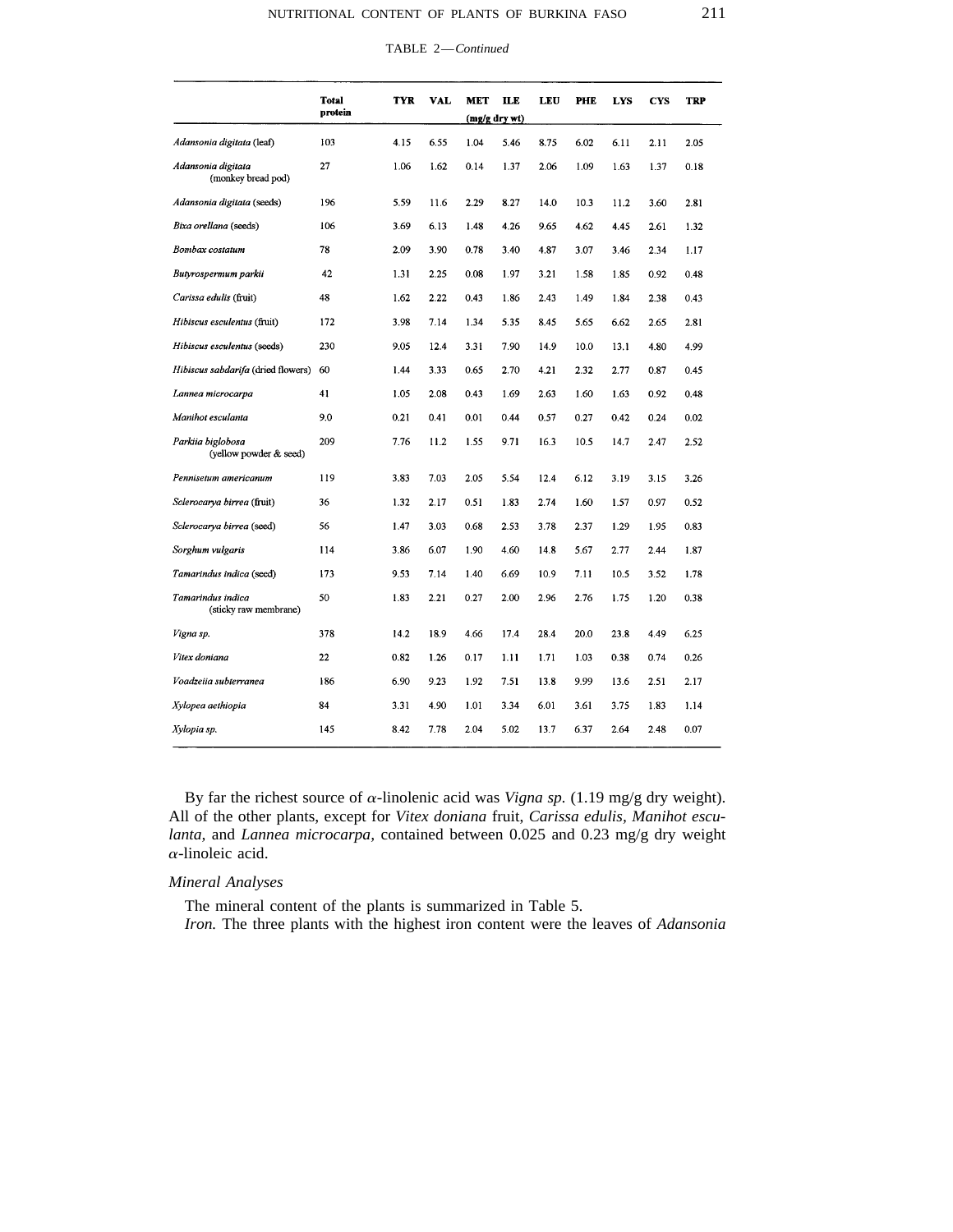| n<br>ņ |  |
|--------|--|
| ⊡      |  |
| ≃      |  |
| ⊢      |  |
|        |  |

Comparison of the Content of Selected Essential Amino Acids of 12 Food Plants§ with That of the WHO Ideal Pattern Comparison of the Content of Selected Essential Amino Acids of 12 Food Plants§ with That of the WHO Ideal Pattern

| PLANT SPECIMEN                                                                                                                                                                                                          | ILE             | LEU             | VAL           | PHIE <sup>+</sup><br>TYR | LYS           | THR | $MET+$<br>CYS    | TRP             | <b>SCORE*</b> |
|-------------------------------------------------------------------------------------------------------------------------------------------------------------------------------------------------------------------------|-----------------|-----------------|---------------|--------------------------|---------------|-----|------------------|-----------------|---------------|
|                                                                                                                                                                                                                         |                 |                 |               | (% of total amino acids) |               |     |                  |                 |               |
| WHO standard**                                                                                                                                                                                                          | 4.0             | 7.0             | 50            | 6.0                      | 5.5           | 4.0 | 3.5              | 4.0             | $\frac{1}{1}$ |
| Bixa orellana (seeds)                                                                                                                                                                                                   | 4.0             | $\overline{5}$  | 5.8           | 7.8                      | 4.2           | 4.3 | 3.9              | $\overline{12}$ | 6/8           |
| Pernnisetum americanus                                                                                                                                                                                                  | 4.7             | 10.5            | 5.9           | 8.4                      | 2.7           | 4.0 | 4.4              | 2.7             | 6/8           |
| Voadzeiia subterranea                                                                                                                                                                                                   | 4.0             | 7.5             | 5.0           | $\overline{5}$           | 7.3           | 4.0 | 2.4              | 1.2             | 6/8           |
| Adansonia digitata (leaves)                                                                                                                                                                                             | 5.3             | $\frac{5}{8}$   | 64            | 9.9                      | 5.9           | 3.5 | 3.0              | 2.0             | 5/8           |
| Adansonia digitata (seeds)                                                                                                                                                                                              | 4.2             | $\overline{11}$ | 5.9           | $\overline{\mathbf{S}}$  | 5.7           | 3.6 | 3.0              | $\overline{14}$ | 5/8           |
| Parkiia biglobosa                                                                                                                                                                                                       | 4.7             | 7.9             | 5.5           | 8.9                      | 7.2           | 3.0 | 2.0              | $\overline{12}$ | 5/8           |
| Vigna sp.                                                                                                                                                                                                               | 4.6             | 7.5             | 5.0           | 9.0                      | 63            | 3.9 | 2.4              | $\overline{11}$ | 5/8           |
| Hibiscus esculentus (seeds)                                                                                                                                                                                             | 3.4             | 6.5             | 5.4           | 8.3                      | 5.7           | 3.4 | 3.5              | 2.1             | 4/8           |
| Sorghum vulgaris                                                                                                                                                                                                        | $\frac{6}{4}$   | 13.0            | 5.3           | 8.4                      | 24            | 3.7 | 3.8              | $\frac{6}{1}$   | $\frac{3}{8}$ |
| Tamarindus indica (seeds)                                                                                                                                                                                               | 3.9             | 6.3             | $\frac{1}{4}$ | 9.6                      | 5             | 3.0 | 4.9              | $\frac{0}{1}$   | 3/8           |
| Xylopia sp.                                                                                                                                                                                                             | $\frac{25}{25}$ | 9.5             | 5.4           | 10.2                     | $\frac{8}{1}$ | 3.8 | $\overline{3.1}$ | $\overline{1}$  | 3/8           |
| Hibiscus esculentus (fruit)                                                                                                                                                                                             | $\overline{3}$  | 4.9             | 4.2           | 5.6                      | 3.8           | 2.4 | 2.3              | $\frac{6}{1}$   | $\frac{8}{2}$ |
| §The twelve plant specimens that contained 10% or more protein (on a dry weight basis) were selected from 24 that were analyzed in the present study (see Table 1).<br>* The number of amino acids $\geq$ the standard. |                 |                 |               |                          |               |     |                  |                 |               |

\*\*This patterns is based on the essential amino acid needs of the preschool child; WHO/FAO Report: energy and Protein Requirements. WHO Technical Report Series, No. 522. Geneva,

World Health Organization, 1973.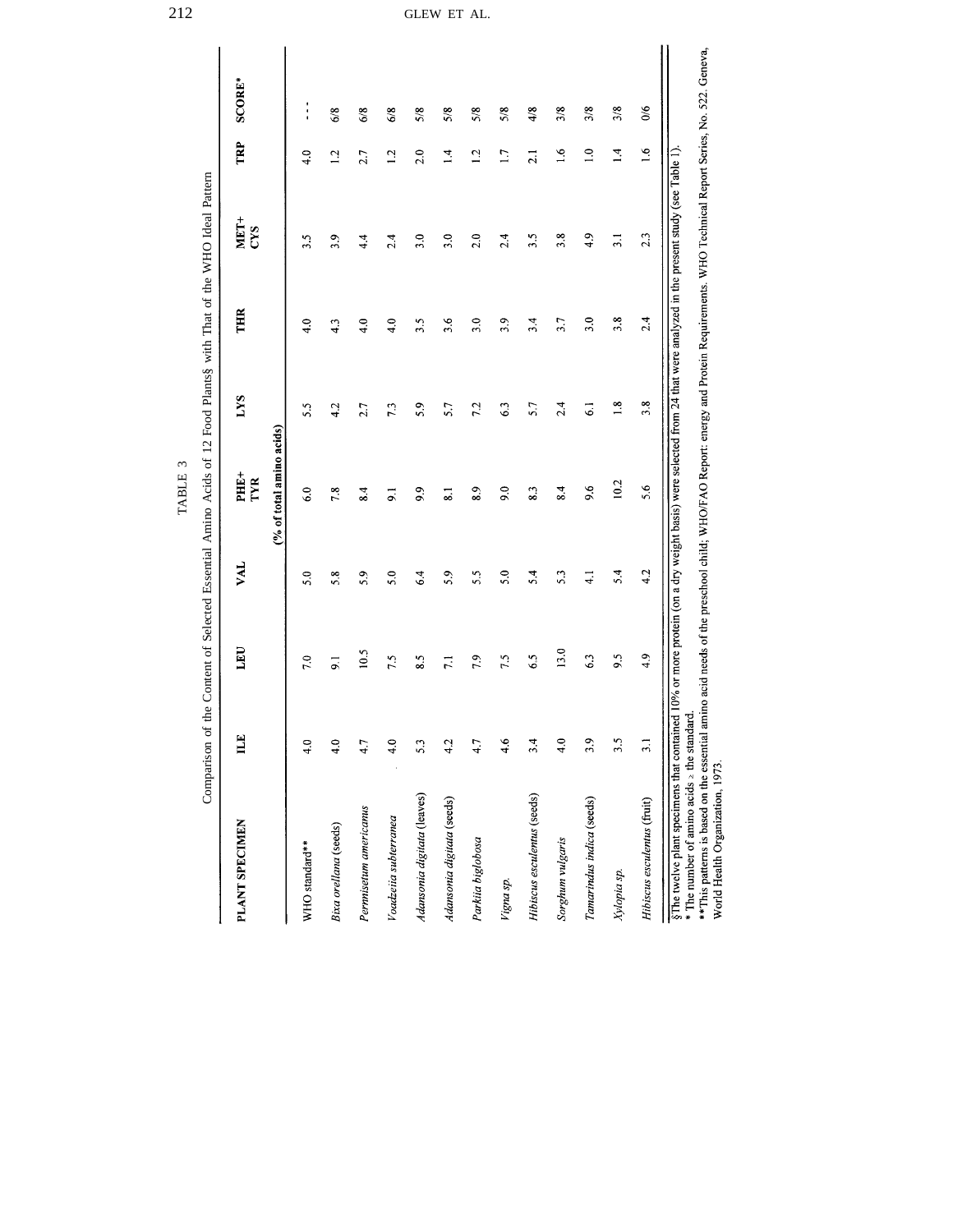## TABLE 4

Total Lipid and Fatty Acid Content of Indigenous Plant Foods of Burkina Faso

| <b>PLANT</b>                 | <b>TOTAL</b>                  |       |       |       |       |               | <b>FATTY ACID CONTENT</b> |           |       |
|------------------------------|-------------------------------|-------|-------|-------|-------|---------------|---------------------------|-----------|-------|
|                              | <b>LIPID</b><br>(mg/g dry wt) | 14:0  | 16:0  | 16:1  | 18:0  | (mg/g dry wt) | $18:1n-9$ $18:2n-6$       | $18:3m-6$ | 20:0  |
| Adansonia digitata (leaves)  | 55                            | Tr    | 0.24  | 0.011 | 0.035 | 0.058         | 0.10                      | 0.081     | Tr    |
| Adansonia digitata (fruit)   | 155                           | Tr    | 0.15  | ND    | Tr    | ND            | 0.023                     | 0.15      | ND    |
| Adansonia digitata (seeds)   | 90                            | Тr    | 1.43  | 0.018 | 0.16  | 2.14          | 1.38                      | 0.016     | Tr    |
| Bixa orellana (seeds)        | 175                           | Тr    | 1.54  | 0.015 | 2.56  | 4.49          | 2.86                      | 0.13      | 0.012 |
| Bombax costatum              | 25                            | Tr    | 0.20  | ND    | 0.024 | 0.10          | 0.12                      | 0.025     | Tr    |
| Butyrospermum parkii (seeds) | 225                           | Tr    | 1.11  | ND    | 3.38  | 7.69          | 1.06                      | 0.030     | 0.011 |
| Carissa edulis (fruit)       | 30                            | Tr    | 0.032 | ND    | 0.018 | 0.043         | 0.059                     | ND        | Tr    |
| Hibiscus esculentus (flower) | 190                           | Тr    | 6.54  | 0.063 | 0.65  | 3.47          | 4.83                      | 0.033     | 0.047 |
| Hibiscus esculentus (fruit)  | 40                            | Тr    | 0.26  | ND    | 0.032 | 0.061         | 0.19                      | 0.032     | 0.011 |
| Hibiscus sabdarifa (flower)  | 260                           | Тr    | 0.20  | ND    | 0.019 | 0.034         | 0.14                      | 0.075     | Tr    |
| Lannea microcarpa            | 255                           | Tr    | 0.23  | 0.015 | 0.040 | 0.12          | 0.13                      | 0.031     | Tr    |
| Manihot esculanta            | 7.5                           | ND    | Tr    | ND    | ND    | 0.037         | 0.018                     | ND        | ND    |
| Parkiia biglobosa (seeds)    | 260                           | Тг    | 2.11  | Тr    | 2.05  | 1.83          | 4.75                      | 0.090     | 0.40  |
| Pennisetum americanum        | 115                           | Tr    | 0.88  | Тr    | 0.21  | 1.11          | 1.87                      | 0.17      | 0.40  |
| Sclerocarya birrea (seeds)   | 195                           | 0.030 | 2.06  | 0.019 | 1.08  | 6.26          | 0.46                      | 0.033     | 0.058 |
| Sclerocarya birrea (fruit)   | 135                           | 0.040 | 0.33  | 0.031 | 0.037 | 0.32          | 0.12                      | 0.16      | 0.017 |
| Sorghum vulgaris             | 75                            | Tr    | 0.61  | 0.019 | 0.065 | 1.11          | 1.75                      | 0.061     | Tr    |
| Tamarindus indica (membrane) | 460                           | Тr    | 0.095 | ND    | Tr    | 0.11          | 0.014                     | 0.061     | ND    |
| Tamarindus indica (seeds)    | 75                            | Тг    | 0.54  | ND    | 0.17  | 1.07          | 1.65                      | 0.014     | 0.064 |
| Vigna sp.                    | 240                           | Tr    | 2.52  | 0.011 | 0.75  | 3.65          | 8.07                      | 1.19      | 0.048 |
| Vitex doniana                | 150                           | Tr    | 0.057 | ND    | 0.040 | ND            | ND                        | ND        | Tr    |
| Voadzeiia subterranea        | 105                           | Tг    | 1.31  | ND    | 0.43  | 1.27          | 2.17                      | 0.15      | 0.13  |
| Xylopea aethiopia            | 325                           | Тr    | 1.11  | Тr    | 0.22  | 1.70          | 1.07                      | 0.11      | 0.14  |
| Xylopia sp.                  | 170                           | 0.025 | 1.12  | 0.011 | 0.15  | 0.22          | 0.84                      | 0.23      | ND    |

ND, not detected (< 0.005 mg/g dry weight)

*digitata* (155  $\mu$ g/g), the seeds of *Bixa orellana* (589  $\mu$ g/g), and *Xylopia sp.* (113  $\mu$ g/ g). The iron content of all other plant specimens ranged from a low of 10.5  $\mu$ g/g (*Carissa edulis*) to 66.1 mg/g (*Vigna sp.*).

*Zinc.* The richest sources of zinc were the fruit and seeds of *Hibiscus esculentus* (approx. 80  $\mu$ g/g). More than half a dozen plants contained less than detectable levels of zinc  $\left($  < 10  $\mu$ g/g).

*Calcium.* The plants with the lowest calcium content were *Xylopia sp.*  $\left($  < 10  $\mu$ g/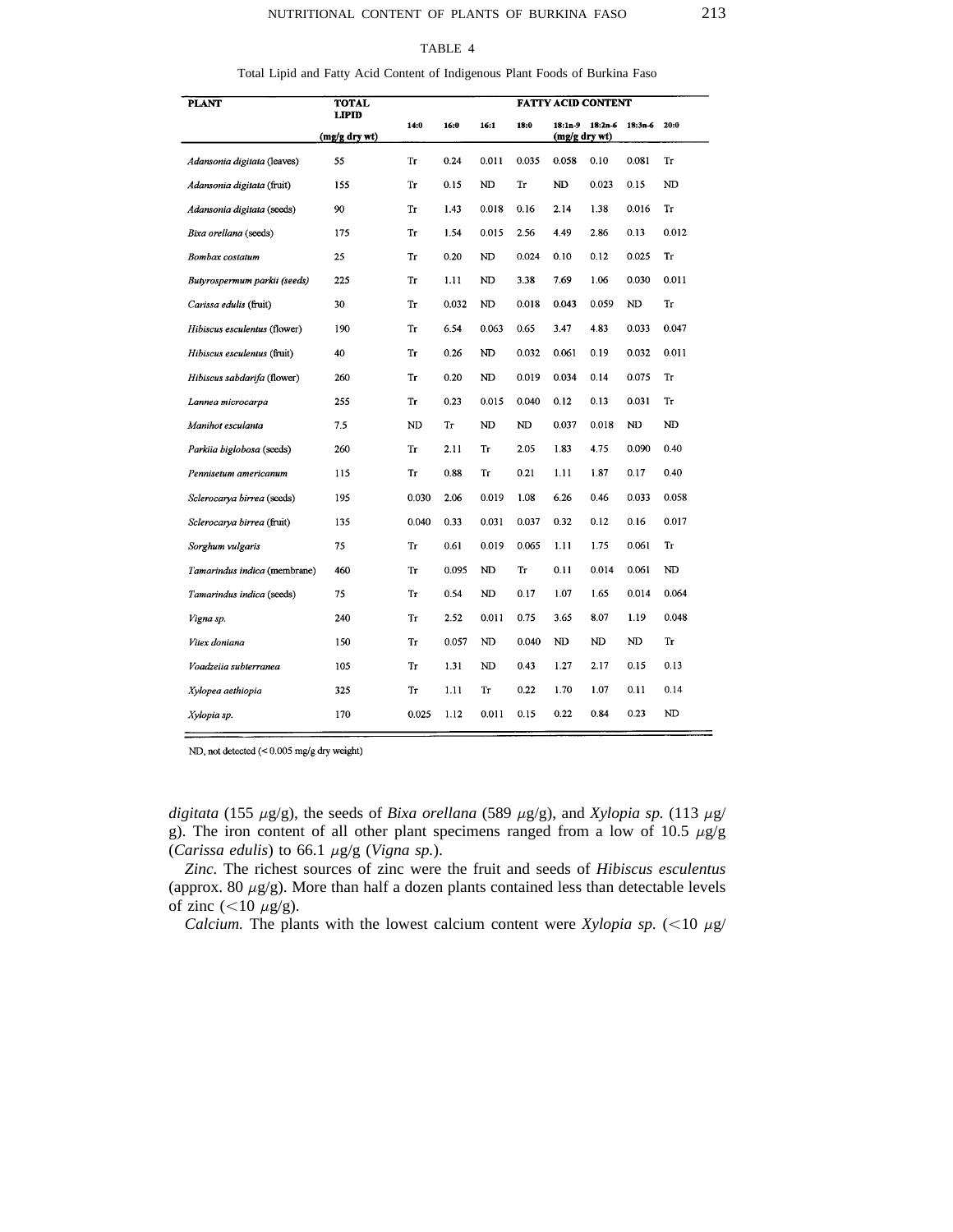### 214 GLEW ET AL.

### TABLE 5

| <b>PLANT</b>                 | Fe   | Cu   | Ca     | Mg   | Mn   | Zn   | Mo   | Na   | P    |
|------------------------------|------|------|--------|------|------|------|------|------|------|
| Adansonia digitata (leaves)  | 155  | 11.6 | 20,000 | 5490 | 31.0 | 18.7 | ND   | 1630 | 3020 |
| Adansonia digitata (fruit)   | 17   | ND   | 3410   | 2090 | ND   | 10.4 | ND   | 54.6 | 733  |
| Adansonia digitata (seeds)   | 18.3 | ND   | 3950   | 3520 | 10.6 | 25.7 | ND   | 19.4 | 6140 |
| Bixa orellana (seeds)        | 589  | ND   | 759    | 2040 | 31.1 | 51.4 | ND   | 161  | 4480 |
| Bombax costatum              | 40.8 | ND   | 13,500 | 4730 | 35.0 | 16.1 | ND   | 42.2 | 2180 |
| Butyrospermum parkii (seeds) | 14.6 | ND   | 820    | 841  | ND   | 13.6 | ND   | ND   | 587  |
| Carissa edulis (fruit)       | 10.5 | ND   | 3730   | 399  | 10.3 | ND   | ND   | 21.9 | 859  |
| Hibiscus esculentus (flower) | 43.6 | 11.6 | 1590   | 4510 | 23.2 | 62.2 | 38.7 | 172  | 7950 |
| Hibiscus sabdarifa (flower)  | 61.4 | ND   | 11,300 | 3090 | 100  | 27.1 | ND   | 38.3 | 1630 |
| Hibiscus esculentus (fruit)  | 55.3 | 12.1 | 10,000 | 7540 | 49.2 | 81.5 | 43.4 | 39.8 | 8020 |
| Lannea microcarpa            | 16.6 | ND   | 6440   | 2420 | 14.3 | ND   | ND   | ND   | 1670 |
| Manihot esculanta            | 49.0 | ND   | 566    | 739  | ND   | ND   | ND   | 49.9 | 820  |
| Parkiia biglobosa (seeds)    | 42.3 | ND   | 4590   | 2910 | 37.6 | 35.0 | ND   | 16.9 | 2750 |
| Pennisetum americanum        | 35.8 | ND   | 203    | 1220 | 14.8 | 29.5 | ND   | 14.1 | 3050 |
| Sclerocarya birrea (seeds)   | 27.8 | ND   | 1560   | 1930 | ND   | 26.5 | ND   | 11.9 | 2120 |
| Sclerocarva birrea (fruit)   | 24.9 | ND   | 4810   | 3100 | ND   | ND   | ND   | 15.2 | 2640 |
| Sorghum vulgaris             | 35.0 | ND   | 202    | 1520 | 24.5 | 25.2 | ND   | ND   | 3030 |
| Tamarindus indica (membrane) | 13.9 | ND   | 1830   | 1580 | ND   | ND   | 39.9 | ND   | 1000 |
| Tamarindus indica (seeds)    | 26.7 | 11.6 | 1850   | 1960 | ND   | 26.3 | 13.9 | ND   | 2280 |
| Vigna sp.                    | 66.1 | ND   | 3890   | 2290 | 29.1 | ND   | 17.5 | ND   | 4220 |
| Vitex doniana                | 19.1 | ND   | 1390   | 1240 | 11.4 | ND   | ND   | ND   | 957  |
| Voadzeiia subterranea        | 21.5 | ND   | 635    | 1830 | 10.4 | 20.3 | ND   | ND   | 2510 |
| Xylopea aethiopia            | 52.0 | 15.2 | 3850   | 2170 | 112  | ND   | ND   | 65.6 | 1060 |
| Xylopia sp.                  | 113  | 20.0 | ND     | 2160 | 114  | 25.9 | ND   | 1180 | 1670 |

ND, not detected (<10.0 mg/g dry weight)

g), *Pennisetum americanum* (203  $\mu$ g/g), and *Sorghum vulgaris* (202  $\mu$ g/g). The richest source of calcium was the leaves of *Adansonia digitata* (20 mg/g). For all the other plants analyzed, the calcium content ranged from 566  $\mu$ g/g (*Manihot esculanta*) to 13.5 mg/g (*Bombax costatum*).

*Copper.* Most plant materials had a copper content below the level of detection ( $<$ 10  $\mu$ g/g). Six plants had copper values in the 10–20  $\mu$ g/g range: *Adansonia digitata* leaves, *Hibiscus esculentus* seeds, *Hibiscus sabdarifa* flowers, *Tamarindus indica* seeds, *Xylopia aethiopia,* and *Xylopia sp.*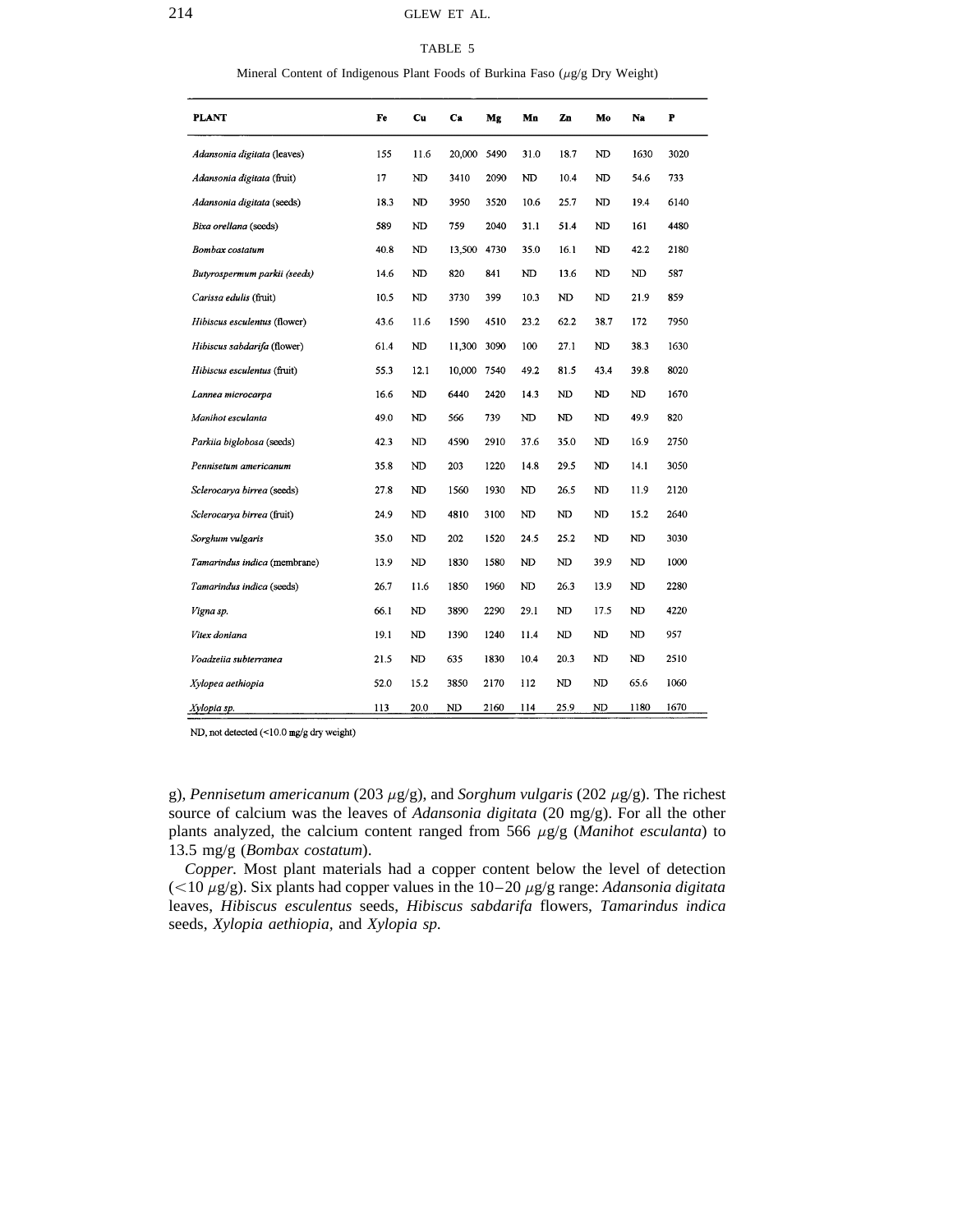*Magnesium.* With the exception of *Butyrospermum parkii, Manihot esculanta,* and *Carissa edulis* which contained 399–841  $\mu$ g/g magnesium, all the other plant specimens had magnesium contents in the 1.0–7.5 mg/g range.

*Manganese.* Three plants had manganese contents in the  $100-123 \mu g/g$  range: *Hibiscus sabdarifa* flowers, *Xylopia aethiopia,* and *Xylopia sp.*

*Other minerals.* Selenium was not detected in any of the plants. However, levels of molybdenum in the range of 13.9–43.4  $\mu$ g/g were detected in four of the plant specimens: *Hibiscus esculentus* fruit and seeds, *Parkiia biglobosa* seeds, and *Tamarindus indica* seeds. One of the plants, namely *Xylopia sp.,* contained a large amount of cadmium (2.05 mg/g). Noteworthy is the high sodium content of *Adansonia digitata* leaves (1.63 mg/g) and *Xylopia sp.* (1.18 mg/g). The following metals were not present at detectable levels ( $\langle 10 \mu g/g \rangle$ : silver, arsenic, beryllium, cobalt, chromium, potassium, and lanthanum.

### **DISCUSSION**

Awareness of the significant contributions that wild indigenous plants make to the diets of sub-Saharan populations is increasing (Grivetti, 1978, 1979; Ogle and Grivetti, 1985; Humphry *et al.,* 1993; Smith and Grivetti, 1994). However, knowledge of the nutritional content of these plants is far from complete. The present study represents an attempt to close this knowledge gap.

One of the not-so-surprising findings of our study was that, in general, few of the plants appear to be well endowed with all of the essential nutrients for which analyses were performed. For example, while the seeds of *Adansonia digitata* contained significant amounts of the essential fatty acids, linoleic acid and  $\alpha$ -linolenic acid and nearly 20% of a crude protein whose amino acid composition compared favorably with that of the WHO reference protein (WHO, 1973), their content of certain trace minerals such as iron and zinc was relatively low. Another example which conforms to this generalization is *Hibiscus esculentus* seed. The lipid content of the seed was high (19%) and the most abundant fatty acid in this lipid was the nutritionally essential linoleic acid. The seeds also contained reasonable amounts of calcium, iron, copper, magnesium, and manganese. However, the abundant (23% dry weight) protein of *Hibuscus esculentus* seed was moderately deficient in threonine, leucine, isoleucine, and tryptophan (Table 3).

Based on the nutritional analyses we conducted, the oil seeds of *Bixa orellana* are an exception to the generalization stated in the previous paragraph: they contain more than 10% protein that is of reasonable quality (Table 3), abundant lipid (17.5%), which is composed of significant amounts of linoleic and  $\alpha$ -linolenic acids, and with the exception of zinc, moderate quantities of most of the trace minerals. Likewise, the seeds of *Parkiia biglobosa* contain large amounts of protein (20.9%) and lipid (26.0%) that can contribute significant quantities of essential amino acids and fatty acids to the diet.

The results of the mineral analyses we performed on some of the same plants analyzed by Smith and coworkers (1996) are in general agreement with their findings. For example, the iron value we report for baobab leaves (155  $\mu$ g/g) is within the range of values reported by Smith *et al.* (1996) which were  $117-278 \mu g/g$ . Since the methods used by Smith and coworkers and ourselves to digest the plant materials and quantify minerals were different, it should not be surprising to find examples of modest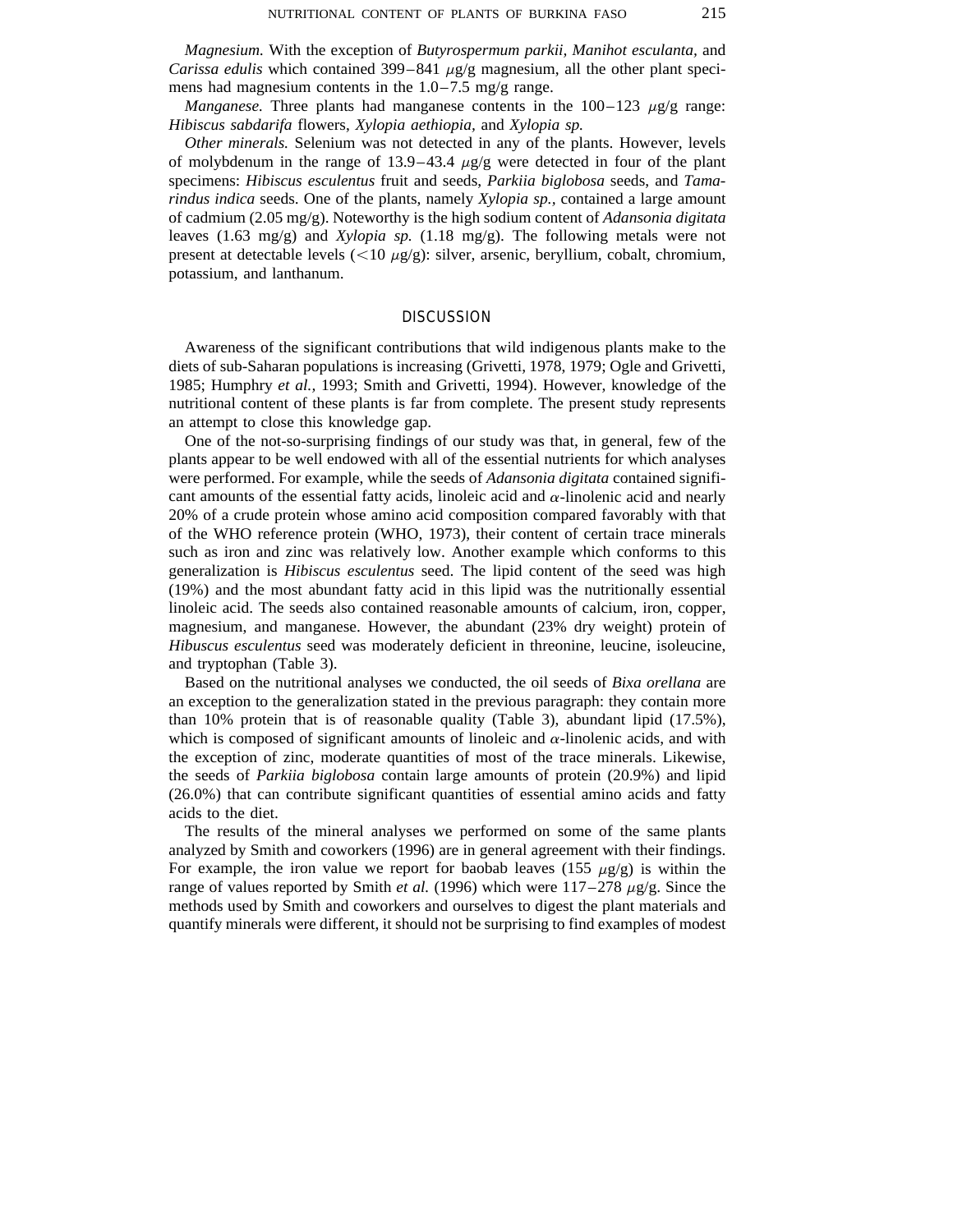discrepancy between the values we obtained and they reported. For example, the leaves of *Adansonia digitata* contain relatively large amounts of magnesium and manganese. We concur, too, with their findings that the dried calyx of *Bombax costatum* contains high concentrations of copper, magnesium, manganese, zinc, and iron. Smith and coworkers (1996) emphasized the importance of *Xylopia sp.* as a source of zinc for pregnant women and neonates. Our data on mineral composition are in accord with their data in that we found that *Xylopia sp.* contains large quantities of zinc, iron, magnesium, manganese, and copper. In contrast, however, whereas Smith and coworkers reported high concentrations of copper in the seeds of *Sclerocarya birrea,* we did not find detectable levels of this mineral in either the fleshy fruit or the oily seed of *Sclerocarya birrea* (Table 5). It is noteworthy that trace minerals are important not only for human nutrition, but for plant nutrition as well. Mineral-efficient varieties of plants are more drought resistant and require less irrigation (Bouis, 1996).

The nutritional analysis of the indigenous edible plants of the Sahel by chemical means informs one only of the potential value of these foods to those populations who rely upon them as staples or supplements to their diet. The next step is to assess the bioavailability of the essential nutrients in these plants; such studies are contemplated. These studies will focus on the digestibility of the proteins and lipids in these plants and on the possible presence of antinutrients, such as metal chelators (e.g., phytates, oxalates) and protease inhibitors.

### REFERENCES

- Bindlingmeyer, B. A., Cohen, S. A., and Tarvin, T. L. (1984). Rapid analysis of amino acids using precolumn derivitization. *J. Chromatogr.* **336,** 93–104.
- Bouis, H. (1996). Enrichment of food staples through plant breeding: A new strategy for fighting micronutrient malnutrition. *Nutr. Rev.* **54,** 131–137.
- Buzzigoli, G., Lanzone, L., Ciorciaro, D., Fascerra, S., Cerri, M., Scandroglio, A., Coldani, R., and Ferrannini, E. (1990). Characterization of a reversed-phase high performance liquid chromatographic system for determination of blood amino acids. *J. Chromatogr.* **507,** 85–93.
- Chamberlain, J., Nelson, G., and Milton, K. (1993). Fatty acid profiles of major food sources of howler monkeys (*Aloutta palliata*) in the neotropics. *Experientia* **49,** 820–823.
- Cohen, S. A., and Strydom, D. J. (1988). Amino acid analysis utilizing phenylisothiocyanate derivatives. *Anal. Biochem.* **174,** 1–16.
- Grivetti, L. E. (1978). Nutritional success in a semi-arid land: examination of Tswana agropastoralists of the eastern Kalahari, Botswana. *Am. J. Clin. Nutr.* **31,** 1204–1220.
- Grivetti, L. E. (1979). Kalahari agro-pastoral-hunter-gatherers. The Tswana example. *Ecol. Food Nutr.* **7,** 235–256.
- Hirs, C. W. H. (1967). Performic acid oxidation. *Methods Enzymol.* **11,** 197–199.
- Hugli, T. E., and Moore, S. (1972). Determination of the tryptophan content of proteins by ion exchange chromatography of alkaline hydrolysates. *J. Biol. Chem.* **247,** 2828–2834.
- Humphry, C. M., Clegg, M. S., Keen, C. L., and Grivetti, L. E. (1993). Food diversity and drought survival. The Hausa example. *Int. J. Food Sci. Nutr.* **44,** 1–16.
- Kim, T. R., Pastuszyn, A., VanderJagt, D. J., Glew, R. S., Millson, M., and Glew, R. H. (1997). The nutritional composition of *Boscia senegalensis* (Anza, Dilo) in the Republic of Niger. *J. Food Comp. Anal.* **10,** 73–81.
- Morrison, W. R., and Smith, L. M. (1964). Preparation of fatty acid methyl esters and dimethylacetals from lipids with boron fluoride-methanol. *J. Lipid Res.* **5,** 600–608.
- Ogle, B. M., and Grivetti, L. E. (1985). Legacy of the chameleon: edible wild plants in the Kingdom of Zwaziland, Southern Africa. A cultural, ecological and nutritional study. Part IV-nutritional analysis and conclusions. *Ecol. Food Nutr.* **17,** 41–64.